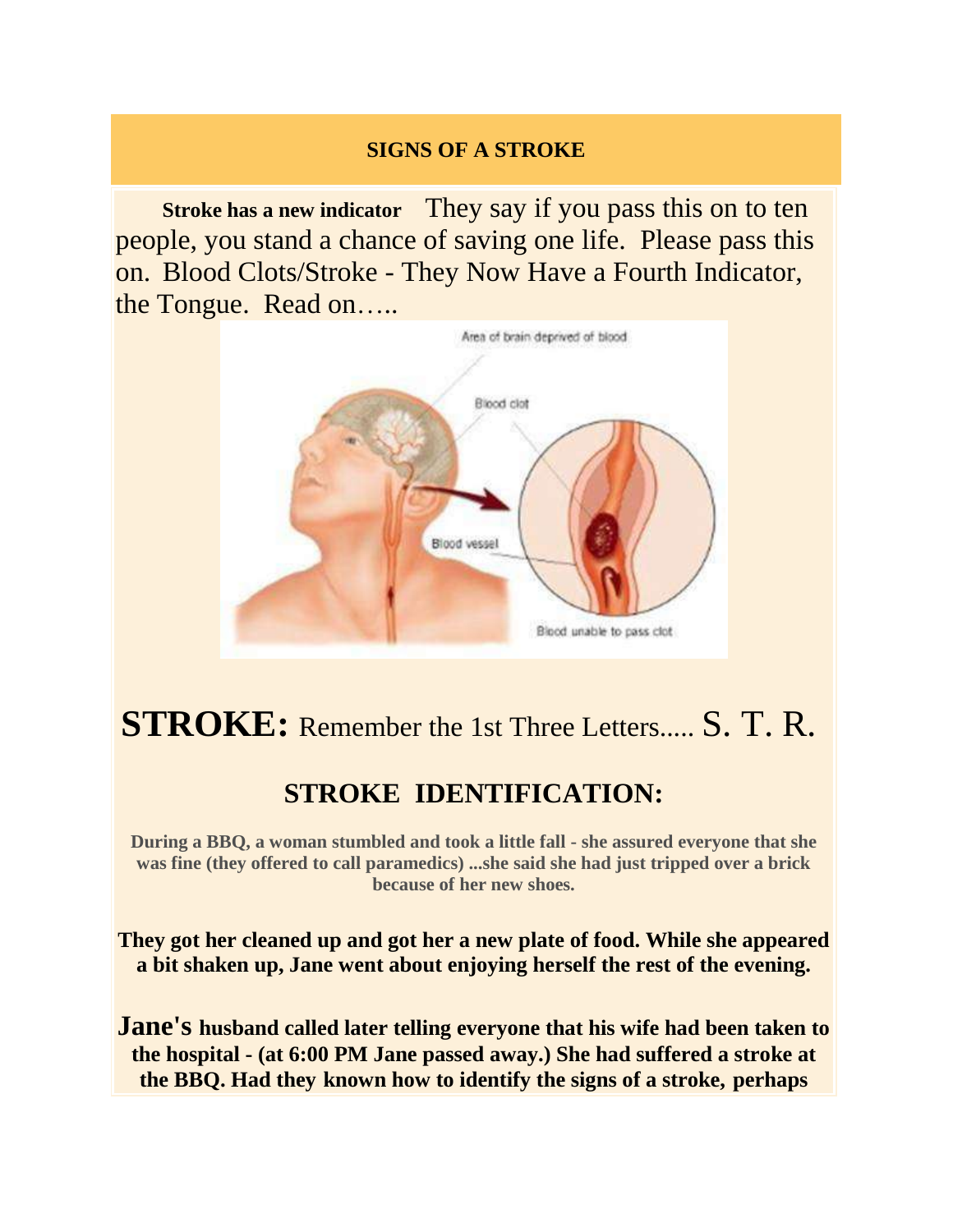**Jane would be with us today. Some don't die. They end up in a helpless, hopeless condition instead.**

**It only takes a minute to read the following:**

**A neurologist says that if he can get to a stroke victim within 3 hours he can totally reverse the effects of a stroke...totally. He said the trick was getting a stroke recognized, diagnosed, and then getting the patient medically cared for within 3 hours, which is tough.**

#### **RECOGNIZING A STROKE**

**Thank God for the sense to remember the '3' steps, STR. Read and**

**Learn!**

**Sometimes symptoms of a stroke are difficult to identify. Unfortunately, the lack of awareness spells disaster. The stroke victim may suffer severe brain damage when people nearby fail to recognize the symptoms of a stroke.**

**Now doctors say a bystander can recognize a stroke by asking three simple questions:**

**S \***Ask the individual to SMILE.

**T \***Ask the person to TALK and SPEAK A

SIMPLE SENTENCE (Coherently) **(i.e. Chicken Soup)**

**R** \*Ask him or her to RAISE BOTH ARMS.